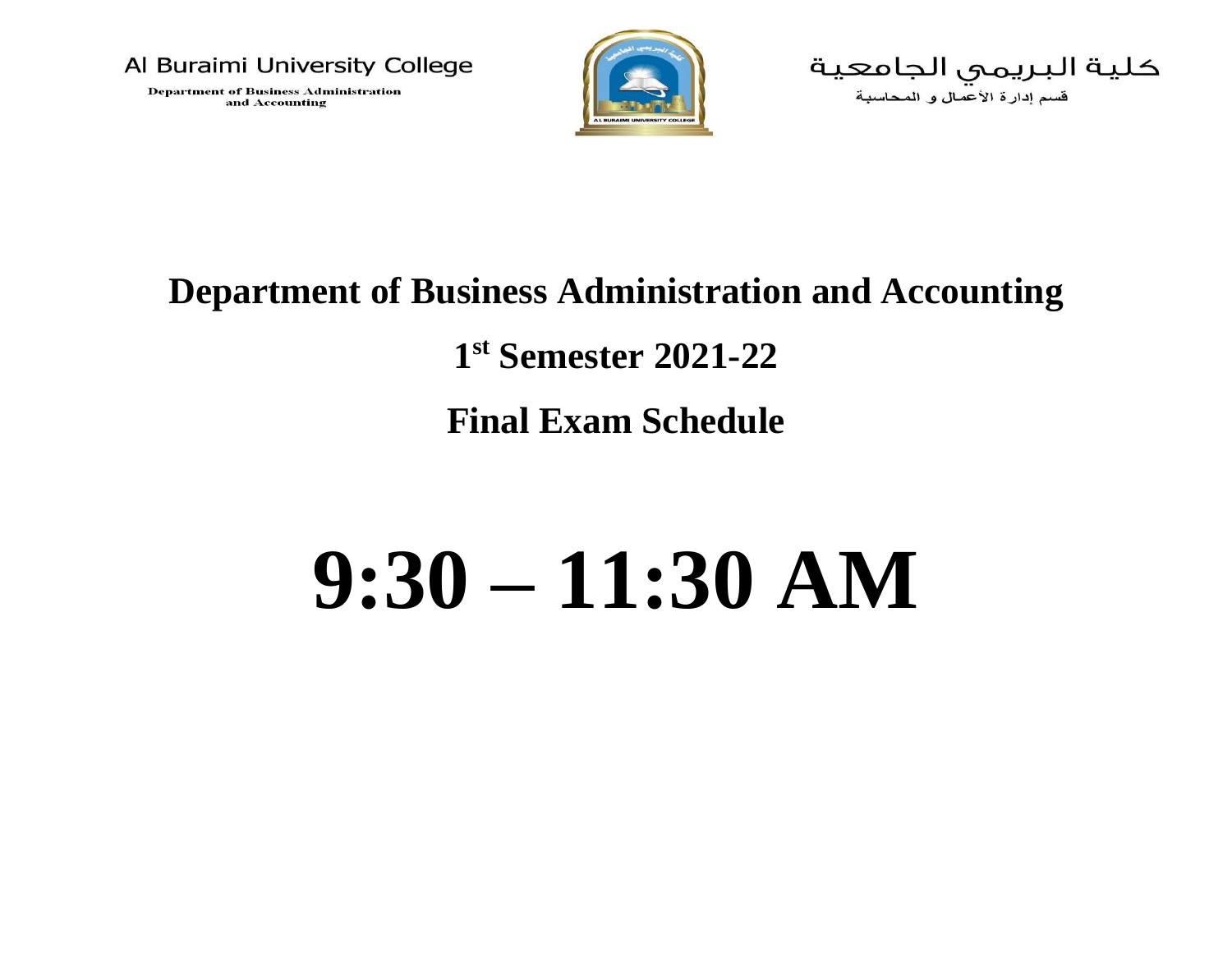### **16-01-2022 [AM]**

| Crs.t          | <b>Title</b>                        | S# | Enr. | <b>Room</b> | Day  | <b>Time</b> |
|----------------|-------------------------------------|----|------|-------------|------|-------------|
| ACCT220        | Introduction To Financial           |    | 18   | $A-201$     | SuTu | $09:30-$    |
|                | Accounting                          |    |      |             |      | 11:00       |
| ACCT350        | Intermediate Financial Accounting 1 |    | 16   | $A-301$     | SuTu | $09:30-$    |
|                |                                     |    |      |             |      | 11:00       |
| <b>BLAW280</b> | Business Law - 1                    | 3  | 23   | $A-205$     | SuTu | $09:30-$    |
|                |                                     |    |      |             |      | 11:00       |
| ECON160        | <b>Microeconomics Principles</b>    |    | 17   | $A - 201$   | SuTu | $09:30-$    |
|                |                                     |    |      |             |      | 11:00       |
| ECON331        | <b>Banking Management</b>           |    | 8    | $A - 205$   | SuTu | $09:30-$    |
|                |                                     |    |      |             |      | 11:00       |
| <b>MGT370</b>  | <b>Management Skills</b>            |    | 20   | $A-301$     | SuTu | $09:30-$    |
|                |                                     |    |      |             |      | 11:00       |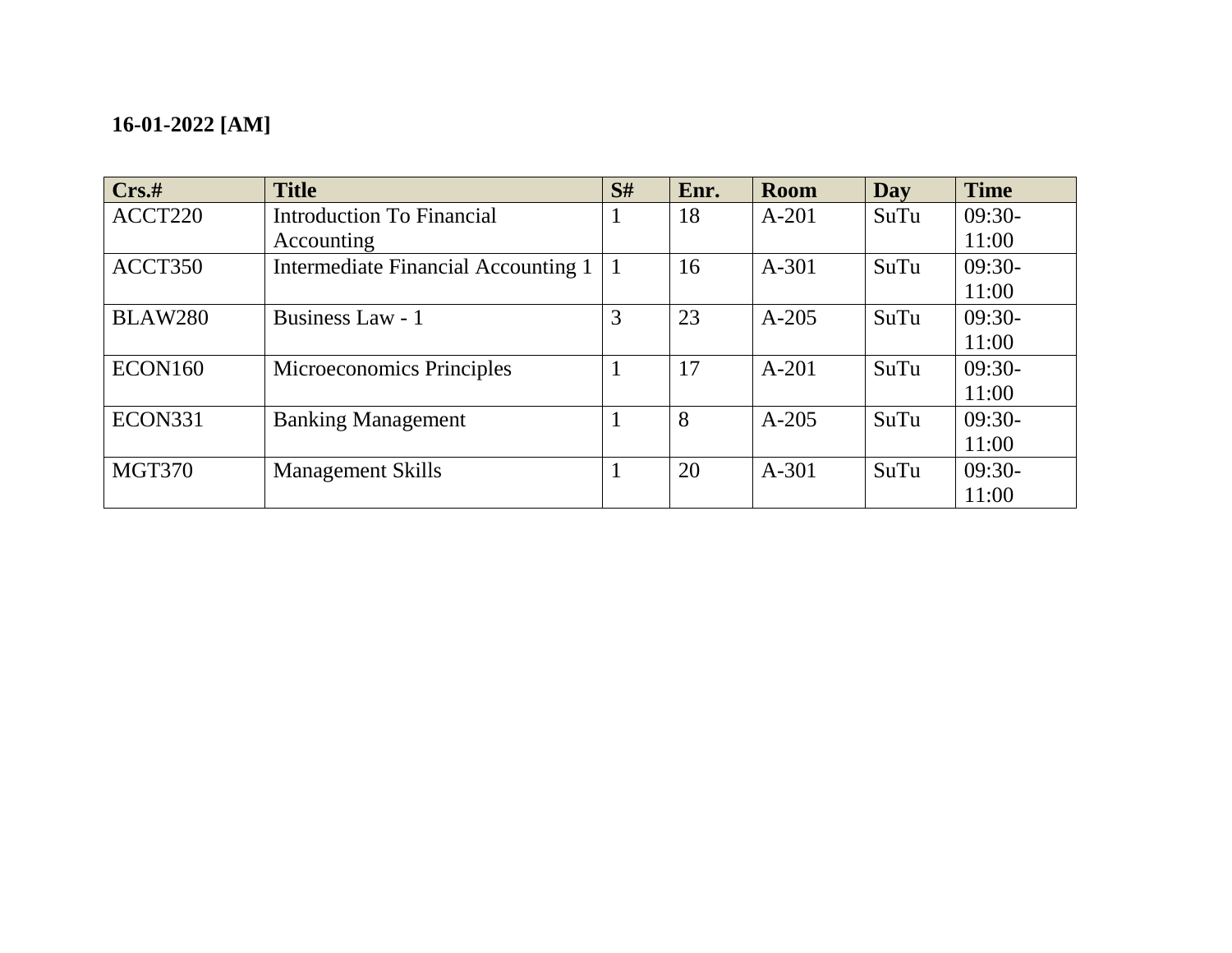| Crs.t         | <b>Title</b>                     | <b>Section</b> | <b>Session</b> | Enr. | <b>Room</b> | Day  | <b>Time</b> |
|---------------|----------------------------------|----------------|----------------|------|-------------|------|-------------|
|               |                                  |                | <b>Type</b>    |      |             |      |             |
| ECON220       | Public Finance (Arabic)          |                | Morning        | 10   | $A-203$     | MoWe | $12:30-$    |
|               |                                  |                |                |      |             |      | 14:00       |
| MGT201        | Human Resource Development       |                | Morning        | 31   | $A-202$     | MoWe | $12:30-$    |
|               |                                  |                |                |      |             |      | 14:00       |
| <b>SOM120</b> | <b>Basic Business Statistics</b> |                | Morning        | 18   | $A-203$     | MoWe | $12:30-$    |
|               |                                  |                |                |      |             |      | 14:00       |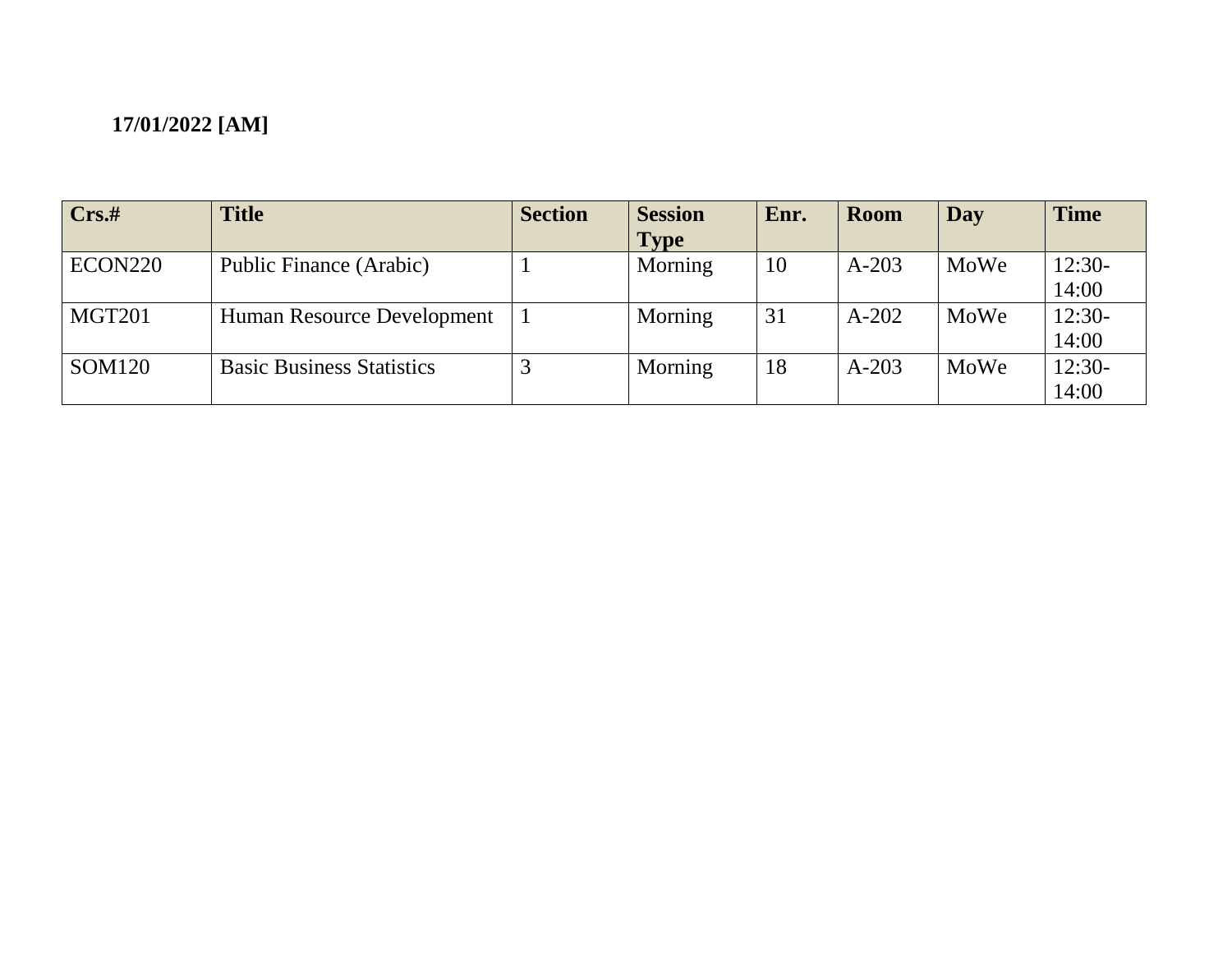| Crs.t         | <b>Title</b>                     | <b>Section</b> | Lang.   | Enr.  | <b>Room</b> | Day  | <b>Time</b> |
|---------------|----------------------------------|----------------|---------|-------|-------------|------|-------------|
| <b>ACC470</b> | <b>Advanced Management</b>       |                | English | 16    | $A-301$     | SuTu | $12:30-$    |
|               | Accounting                       |                |         |       |             |      | 14:00       |
| <b>BUS401</b> | <b>Research Methodology</b>      |                | English | $39*$ | $A-205$     | SuTu | $12:30-$    |
|               |                                  |                |         |       |             |      | 14:00       |
| <b>MKT304</b> | <b>Introduction To Marketing</b> |                | English | 18    | $A-206$     | SuTu | $12:30-$    |
|               | Management                       |                |         |       |             |      | 14:00       |
| <b>PSY352</b> | Motivation                       |                | English | 12    | $A-206$     | SuTu | $12:30-$    |
|               |                                  |                |         |       |             |      | 14:00       |
| <b>SOM120</b> | <b>Basic Business Statistics</b> |                | English | 9     | $A-301$     | SuTu | 12:30-      |
|               |                                  |                |         |       |             |      | 14:00       |

\*indicates student movement from sections more than 35.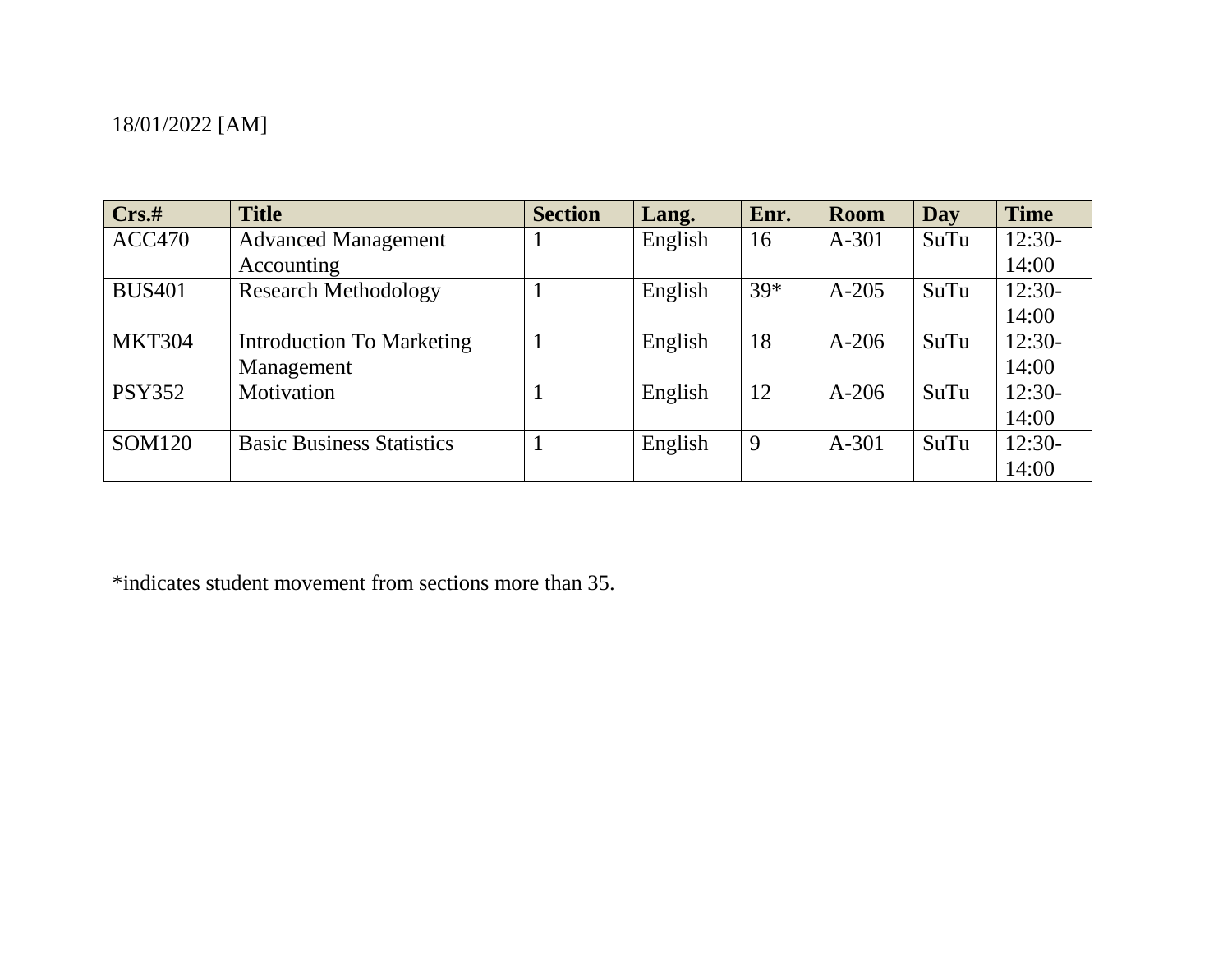| Crs.t   | <b>Title</b>                 | <b>Section</b> | <b>Session</b> | Enr.  | <b>Instructor</b> | Room    | Day  | <b>Time</b> |
|---------|------------------------------|----------------|----------------|-------|-------------------|---------|------|-------------|
|         |                              |                | <b>Type</b>    |       |                   |         |      |             |
| ACCT300 | Computer Application in      |                | Morning        | 7     | Mr. Omer          | B-Lab-  | MoWe | $11:00-$    |
|         | Accounting                   |                |                |       | Mohammed          | 6       |      | 12:30       |
| ECON320 | <b>Labor Economics</b>       |                | Morning        | 13    | Mr. AbuBakar      | $A-201$ | MoWe | $11:00-$    |
|         |                              |                |                |       | Ahmed             |         |      | 12:30       |
| SOM306  | <b>Operations Management</b> |                | Morning        | $39*$ | Dr. Samer Turki   | $A-205$ | MoWe | $11:00-$    |
|         |                              |                |                |       |                   |         |      | 12:30       |
| SOM316  | Quantitative Analysis In     | 2              | Morning        | 6     | Dr. Muhammed      | $A-201$ | MoWe | $11:00-$    |
|         | <b>Business</b>              |                |                |       | Ikhaq             |         |      | 12:30       |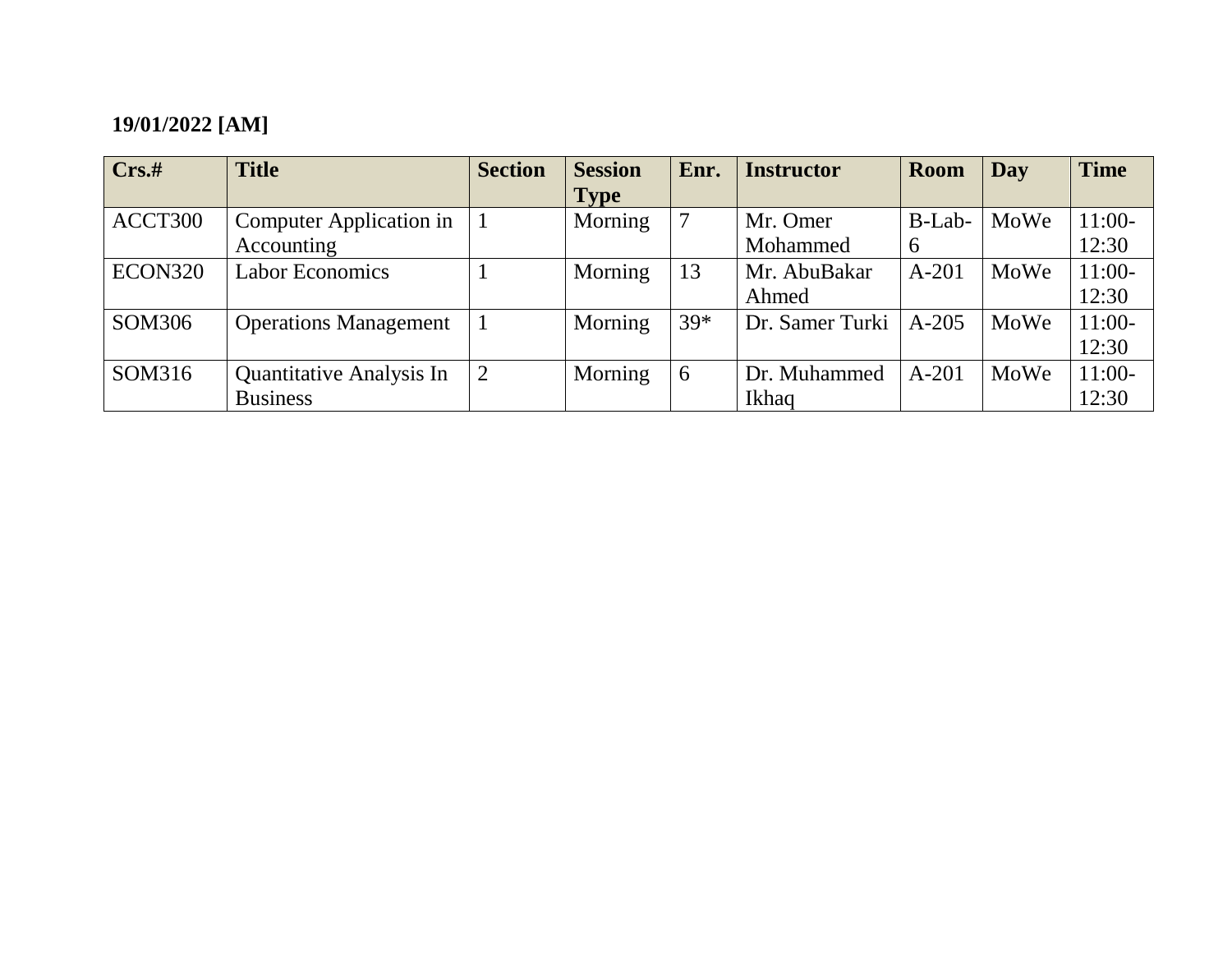| Crs.t          | <b>Title</b>                        | <b>Section</b> | Lang.   | Enr. | <b>Room</b> | Day  | <b>Time</b> |
|----------------|-------------------------------------|----------------|---------|------|-------------|------|-------------|
| ACCT230        | <b>Introduction To Managerial</b>   |                | English | 20   | $A-205$     | SuTu | $11:00-$    |
|                | Accounting                          |                |         |      |             |      | 12:30       |
| ACCT289        | <b>Strategic Cost and Profit</b>    |                | English | 16   | $A-204$     | SuTu | $11:00-$    |
|                | Management                          |                |         |      |             |      | 12:30       |
| <b>BUS105</b>  | <b>Business Communications</b>      |                | English | 14   | $A - 204$   | SuTu | $11:00-$    |
|                |                                     |                |         |      |             |      | 12:30       |
|                | <b>Macroeconomics Principles</b>    |                | English | 11   | $A-203$     | SuTu | $11:00-$    |
| ECON161        |                                     |                |         |      |             |      | 12:30       |
| <b>FIN303</b>  | <b>Financial Management</b>         |                | English | 15   | $A-205$     | SuTu | $11:00-$    |
|                |                                     |                |         |      |             |      | 12:30       |
| <b>MGT360</b>  | Management & Organizational         |                | English | 16   | $A-203$     | SuTu | $11:00-$    |
|                | <b>Behavior</b>                     |                |         |      |             |      | 12:30       |
| <b>PHIL305</b> | <b>Business Ethics &amp; Public</b> |                | English | 35   | $A-303$     | SuTu | $11:00-$    |
|                | Policy                              |                |         |      |             |      | 12:30       |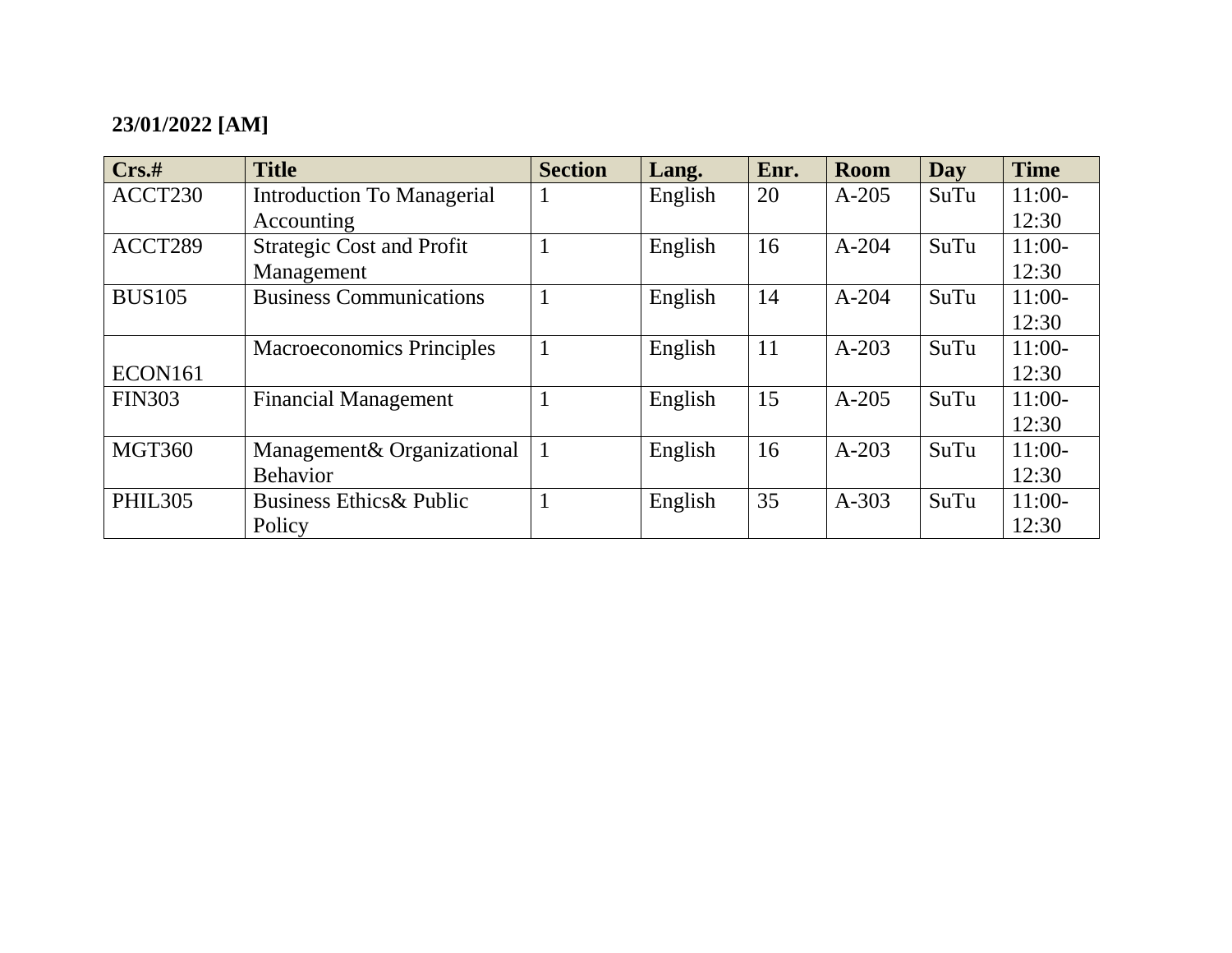| $Crs.$ #      | <b>Title</b>                      | <b>Section</b> | <b>Session</b> | Enr. | <b>Room</b> | Day  | <b>Time</b> |
|---------------|-----------------------------------|----------------|----------------|------|-------------|------|-------------|
|               |                                   |                | <b>Type</b>    |      |             |      |             |
| ECON309       | <b>Economics For Managers</b>     |                | Morning        | 14   | $A-202$     | MoWe | $09:30-$    |
|               |                                   |                |                |      |             |      | 11:00       |
| MATH103       | <b>Mathematical Methods For</b>   | $\overline{2}$ | Morning        | 20   | $A-202$     | MoWe | $09:30-$    |
|               | <b>Business</b>                   |                |                |      |             |      | 11:00       |
| MGT100        | <b>Introduction To Management</b> |                | Morning        | 26   | $A-203$     | MoWe | $09:30-$    |
|               |                                   |                |                |      |             |      | 11:00       |
| <b>MGT450</b> | <b>Organization Change And</b>    |                | Morning        | 8    | $A-203$     | MoWe | $09:30-$    |
|               | Develop.                          |                |                |      |             |      | 11:00       |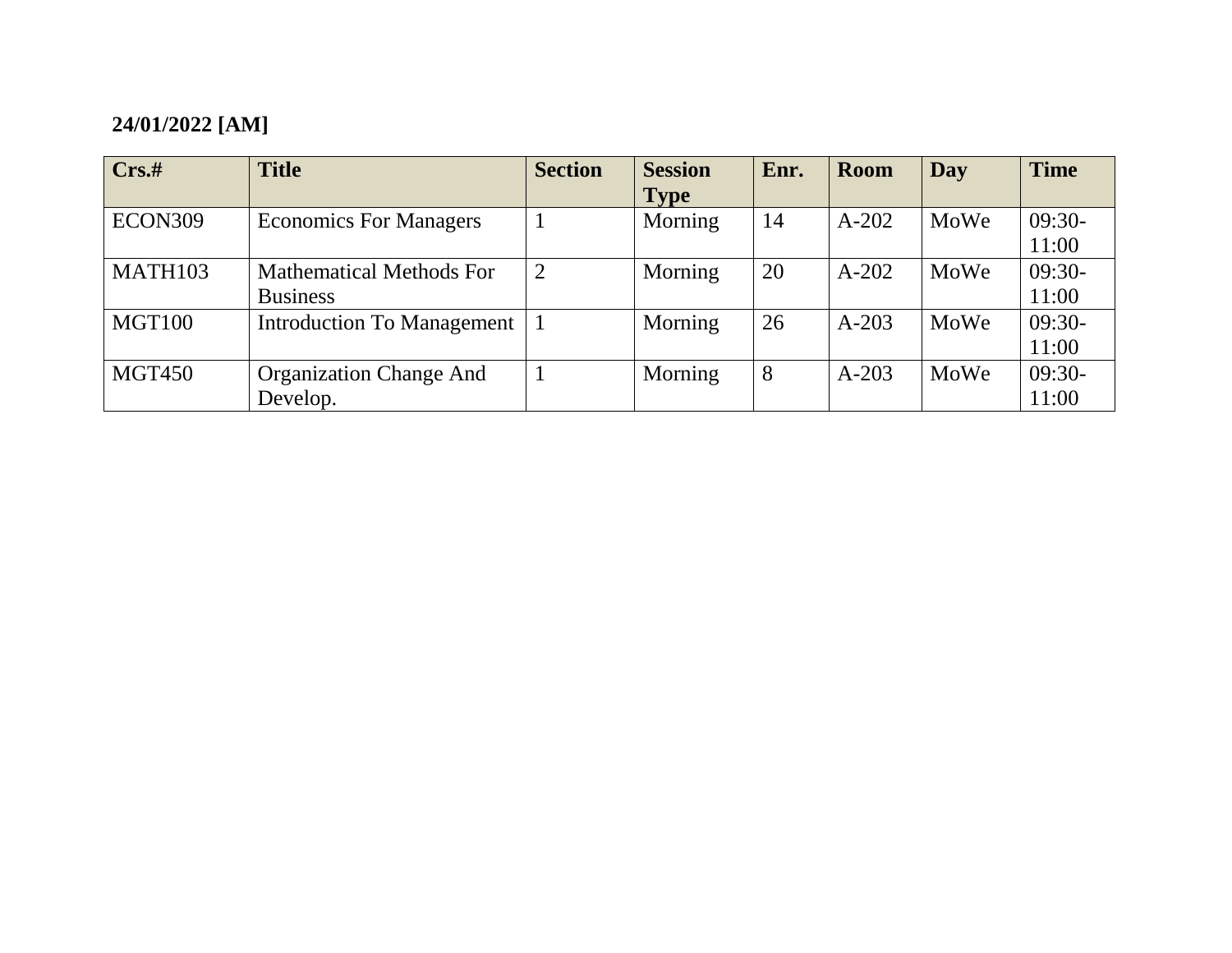### **25-01-2022 [AM]**

| Crs.t         | <b>Title</b>                  | Cr | <b>Section</b> | Lang.   | Enr.  | <b>Room</b> | Day  | <b>Time</b> |
|---------------|-------------------------------|----|----------------|---------|-------|-------------|------|-------------|
| <b>FIN431</b> | <b>Risk Management</b>        |    |                | English | 8     | $A-205$     | SuTu | $08:00-$    |
|               |                               |    |                |         |       |             |      | 09:30       |
| MGT662        | <b>Stratigic Planning And</b> | 3  |                | English | 8     | $A-205$     | SuTu | $08:00-$    |
|               | Implementation                |    |                |         |       |             |      | 09:30       |
| <b>MKT100</b> | Principels Of Marketing       | 3  |                | English | $36*$ | $A-206$     | SuTu | $08:00-$    |
|               |                               |    |                |         |       |             |      | 09:30       |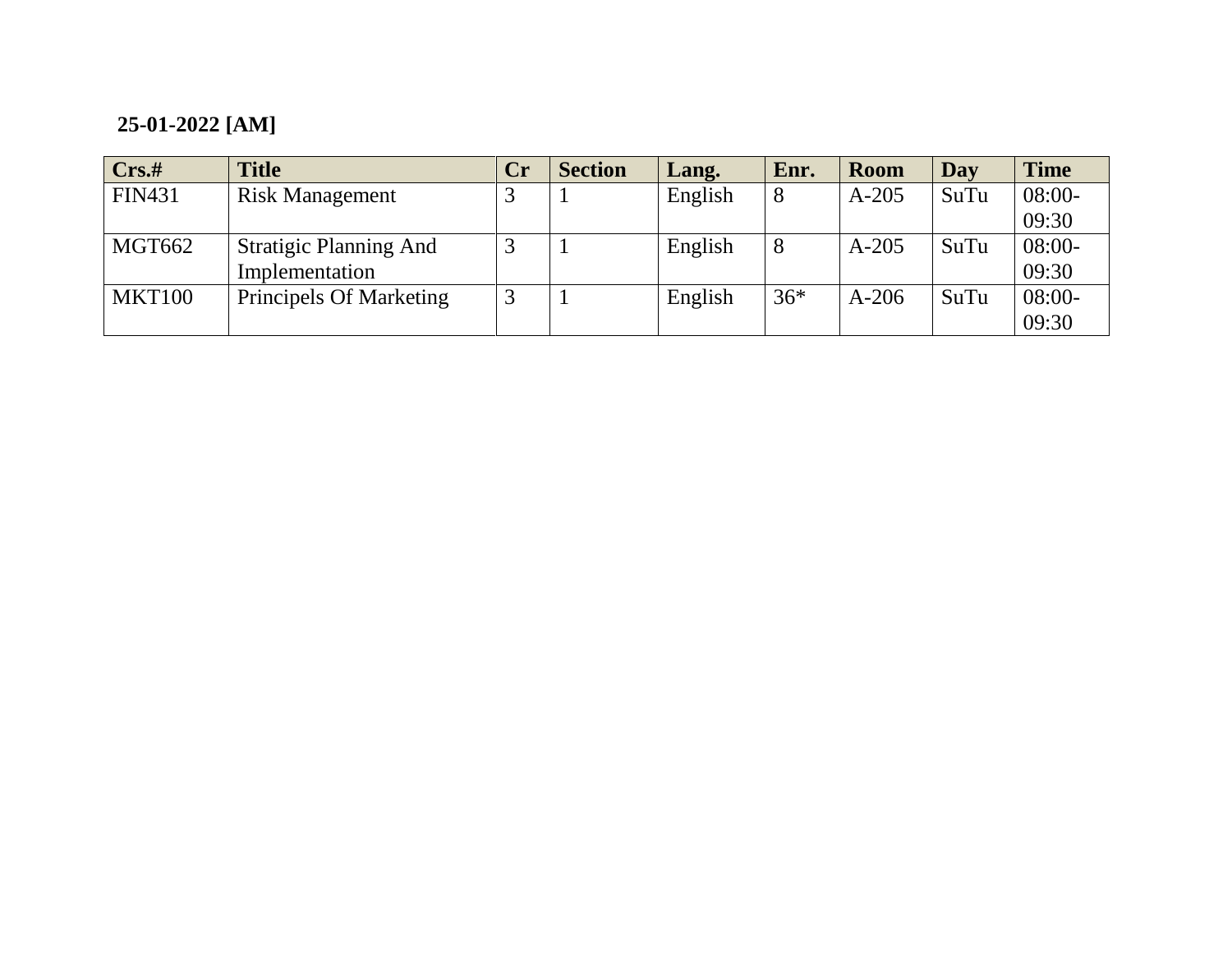| Crs.t         | <b>Title</b>                  | <b>Section</b> | <b>Session</b><br><b>Type</b> | Enr.     | <b>Room</b> | Day  | <b>Time</b>       |
|---------------|-------------------------------|----------------|-------------------------------|----------|-------------|------|-------------------|
| <b>MGT454</b> | Leadership Power And Politics |                | Morning                       | $\Omega$ | A-201       | MoWe | $08:00-$<br>09:30 |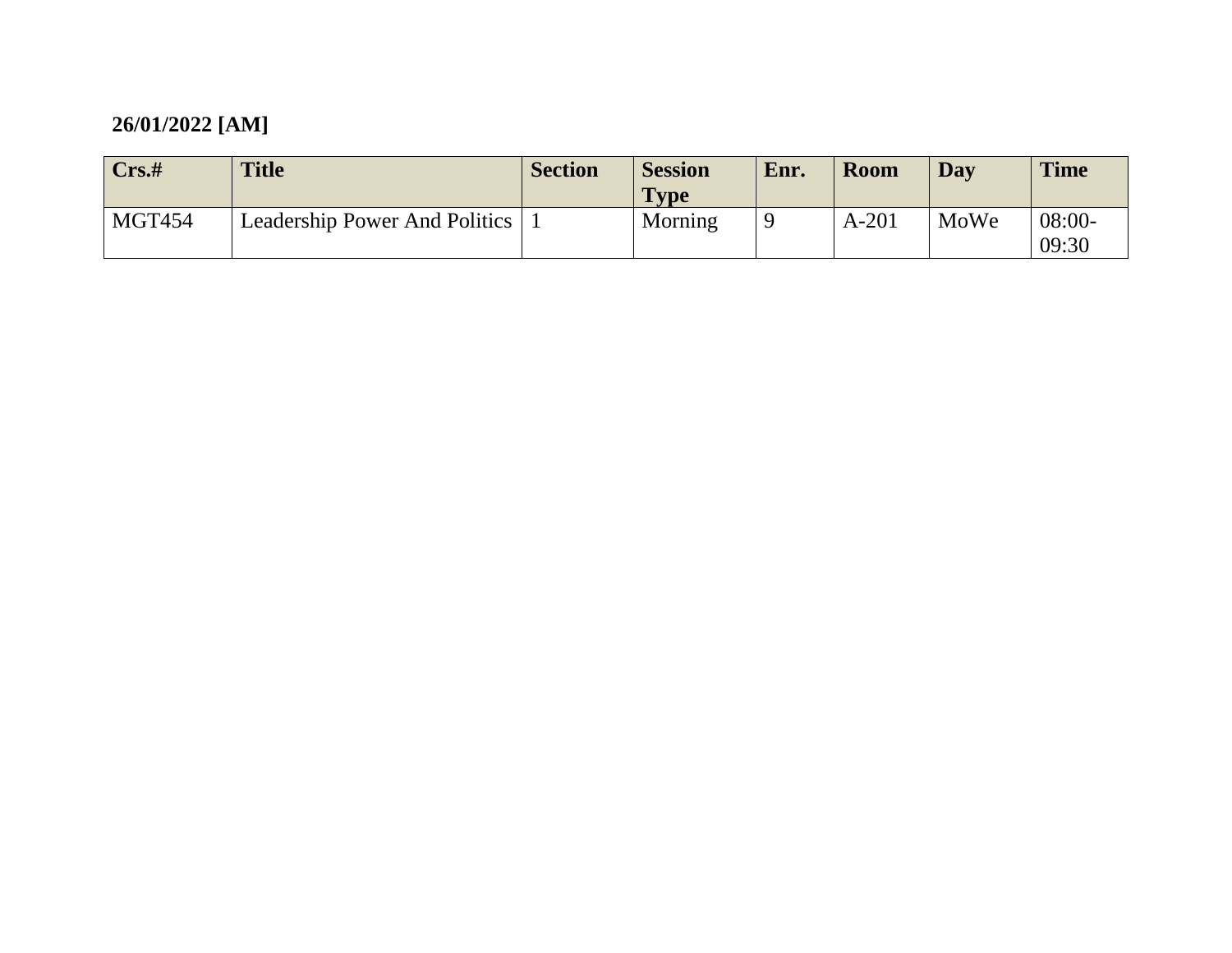### **Department of Business Administration and Accounting 1 st Semester 2021-22 Final Exam Schedule**

## **3:30 – 5:30 PM**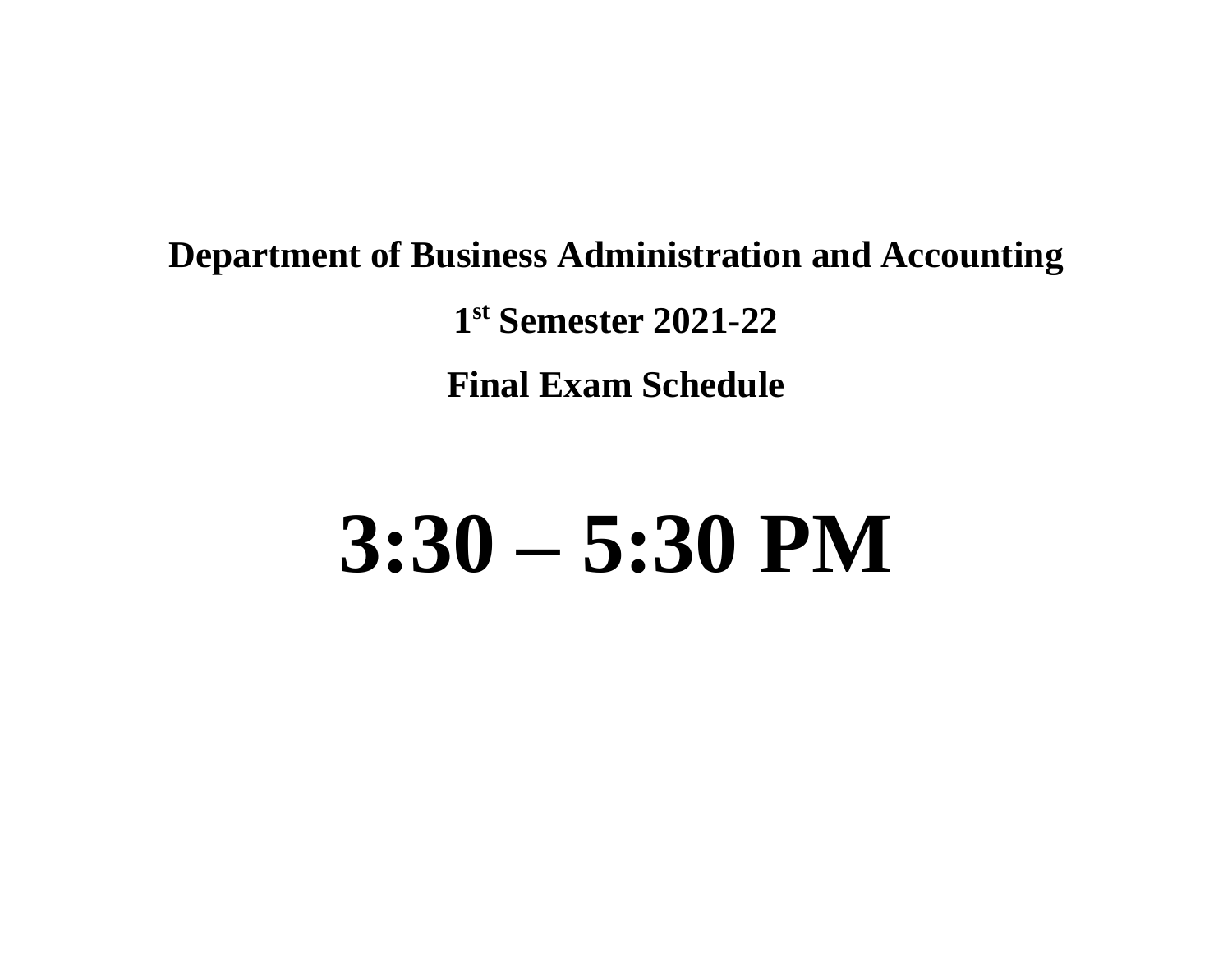| $Crs.$ #       | <b>Title</b>                              | <b>Section</b> | <b>Session</b><br><b>Type</b> | Enr.  | <b>Room</b> | <b>Day</b> | <b>Time</b> |
|----------------|-------------------------------------------|----------------|-------------------------------|-------|-------------|------------|-------------|
| ACCT230        | <b>Introduction To Managerial</b>         | $\mathfrak{2}$ | Evening                       | 22    | $A-301$     | SuTu       | $15:30-$    |
|                | Accounting                                |                |                               |       |             |            | 17:00       |
| ACCT300        | Computer Application in                   | $\overline{2}$ | Evening                       | 17    | $B-Lab-6$   | SuTu       | 15:30-      |
|                | Accounting                                |                |                               |       |             |            | 17:00       |
| ECON101        | Principles of Accounting                  | $\mathbf{1}$   | Evening                       | 17    | $A-303$     | SuTu       | $15:30-$    |
|                |                                           |                |                               |       |             |            | 17:00       |
| <b>ECON225</b> | <b>Advanced Applied Statistics</b>        | $\mathbf{1}$   | Evening                       | 16    | $A-204$     | SuTu       | $15:30-$    |
|                | (Arabic)                                  |                |                               |       |             |            | 17:00       |
| ECON320        | <b>Labor Economics</b>                    | $\overline{2}$ | Evening                       | 21    | $A-206$     | SuTu       | 15:30-      |
|                |                                           |                |                               |       |             |            | 17:00       |
| <b>ECON371</b> | Islamic Economics (Arabic)                | $\mathbf{1}$   | Evening                       | 17    | $A-204$     | SuTu       | 15:30-      |
|                |                                           |                |                               |       |             |            | 17:00       |
| MATH103        | <b>Mathematical Methods For</b>           | $\mathbf{1}$   | Evening                       | 11    | $A-206$     | SuTu       | $15:30-$    |
|                | <b>Business</b>                           |                |                               |       |             |            | 17:00       |
| <b>MGT203</b>  | <b>Recruitment And Selection</b>          | $\mathbf{1}$   | Evening                       | 12    | $A-301$     | SuTu       | $15:30-$    |
|                |                                           |                |                               |       |             |            | 17:00       |
| <b>MGT360</b>  | Management& Organizational                | $\overline{2}$ | Evening                       | 34    | $A-203$     | SuTu       | $15:30-$    |
|                | <b>Behavior</b>                           |                |                               |       |             |            | 17:00       |
| <b>PHIL305</b> | <b>Business Ethics&amp; Public Policy</b> | $\overline{2}$ | Evening                       | $42*$ | $A-302$     | SuTu       | 15:30-      |
|                |                                           |                |                               |       |             |            | 17:00       |
| SOM306         | <b>Operations Management</b>              | $\overline{2}$ | Evening                       | $40*$ | $A-205$     | SuTu       | $15:30-$    |
|                |                                           |                |                               |       |             |            | 17:00       |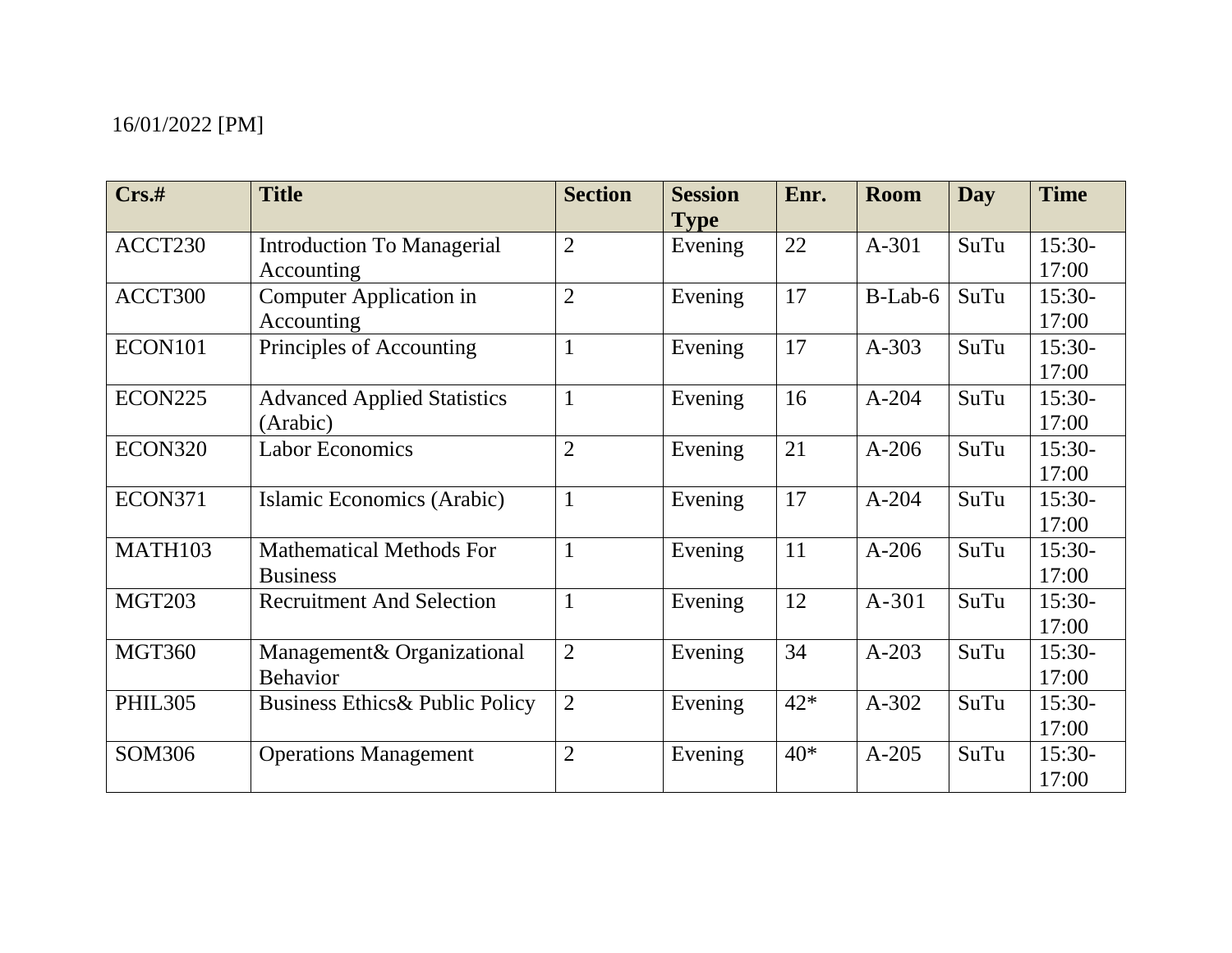| $Crs.$ #       | <b>Title</b>                   | <b>Section</b> | <b>Session</b>         | Enr.  | Room      | Day  | <b>Time</b> |
|----------------|--------------------------------|----------------|------------------------|-------|-----------|------|-------------|
| ACCT220        | Introduction To Financial      | 3              | <b>Type</b><br>Evening | 16    | $A - 304$ | MoWe | $14:00-$    |
|                | Accounting                     |                |                        |       |           |      | 15:30       |
| <b>BUS105</b>  | <b>Business Communications</b> | $\overline{2}$ | Evening                | 17    | A-304     | MoWe | $14:00-$    |
|                |                                |                |                        |       |           |      | 15:30       |
| <b>ECON215</b> | <b>Information System for</b>  | $\mathbf{1}$   | Evening                | 11    | $A-305$   | MoWe | $14:00-$    |
|                | Business (Arabic)              |                |                        |       |           |      | 15:30       |
| ECON422        | Islamic Banking (Arabic)       | $\mathbf{1}$   | Evening                | 16    | $A-305$   | MoWe | $14:00-$    |
|                |                                |                |                        |       |           |      | 15:30       |
| <b>FIN336</b>  | Principles Of Insurance        | $\mathbf{1}$   | Evening                | 12    | $A-306$   | MoWe | $14:00-$    |
|                |                                |                |                        |       |           |      | 15:30       |
| <b>FIN431</b>  | <b>Risk Management</b>         | $\overline{2}$ | Evening                | 23    | $A-306$   | MoWe | $14:00-$    |
|                |                                |                |                        |       |           |      | 15:30       |
| <b>MGT380</b>  | <b>Employment Practices</b>    |                | Evening                | $44*$ | $A-303$   | MoWe | $14:00-$    |
|                |                                |                |                        |       |           |      | 15:30       |
| <b>MGT662</b>  | <b>Stratigic Planning And</b>  | $\overline{2}$ | Evening                | 21    | $A-310$   | MoWe | $14:00-$    |
|                | Implementation                 |                |                        |       |           |      | 15:30       |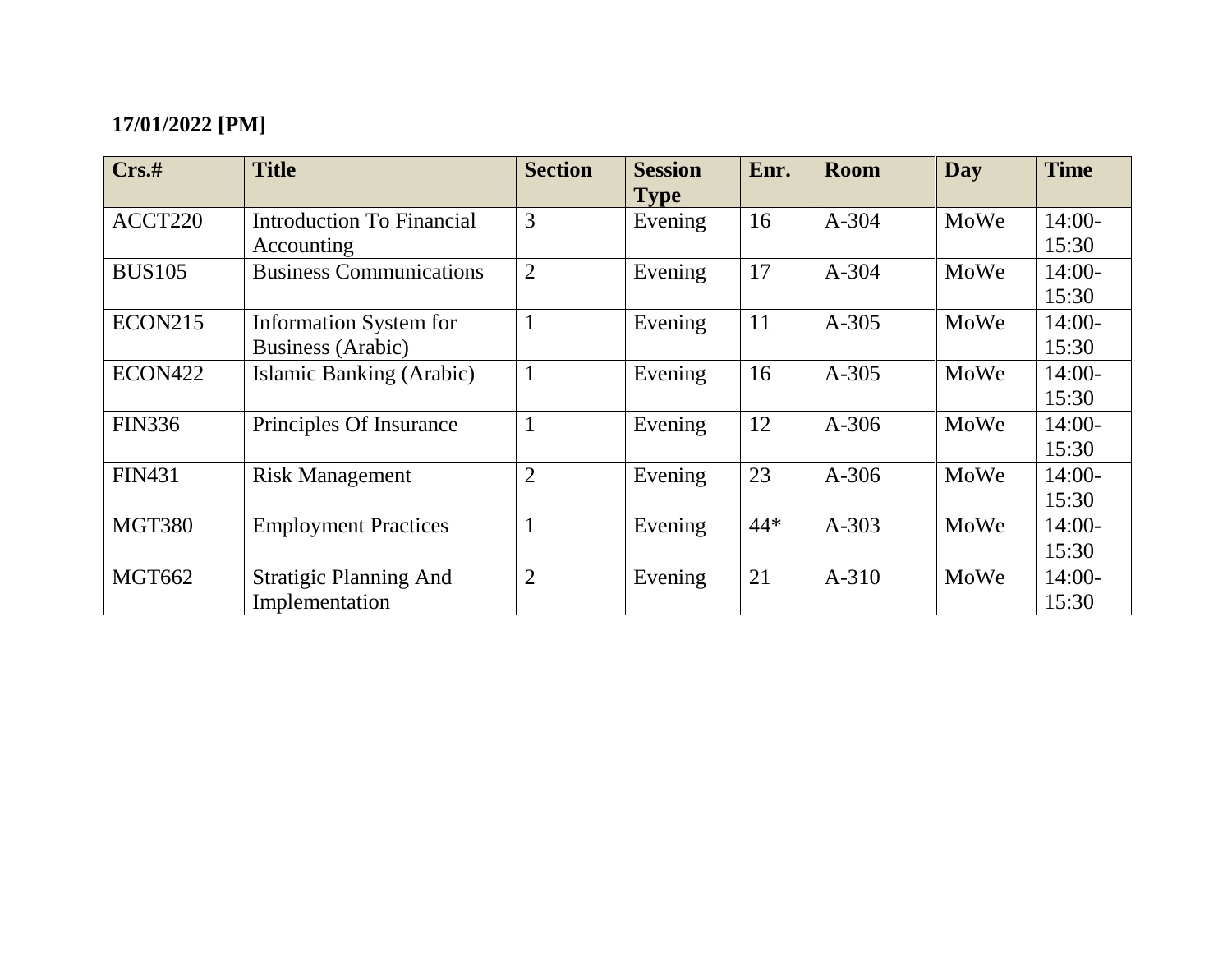| Crs.#  | <b>Title</b>                      | <b>Section</b> | <b>Session</b><br><b>Type</b> | Enr. | Room    | <b>Day</b> | <b>Time</b>       |
|--------|-----------------------------------|----------------|-------------------------------|------|---------|------------|-------------------|
| MGT100 | <b>Introduction To Management</b> | ∠              | Evening                       |      | $A-201$ | SuTu       | $18:30-$<br>20:00 |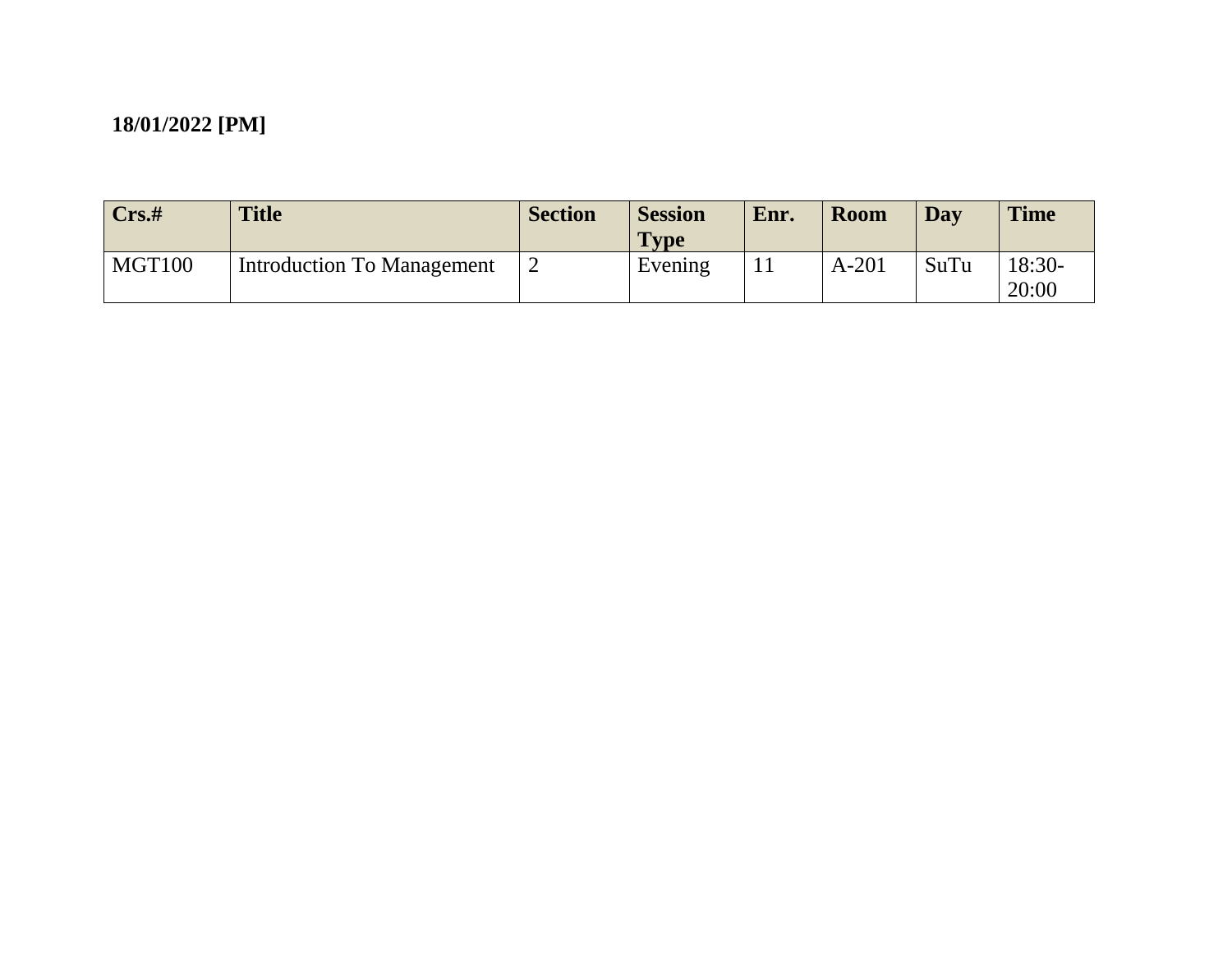| Crs.t               | <b>Title</b>                                       | <b>Section</b> | <b>Session</b><br><b>Type</b> | Enr. | <b>Room</b> | Day  | <b>Time</b>       |
|---------------------|----------------------------------------------------|----------------|-------------------------------|------|-------------|------|-------------------|
| ACCT450             | <b>Advanced Financial Accounting</b>               |                | Evening                       | 6    | $A-305$     | MoWe | $17:00-$<br>18:30 |
| <b>BLAW280</b>      | Business Law - 1                                   |                | Evening                       | 31   | $A-206$     | MoWe | $17:00-$<br>18:30 |
| <b>BUS401</b>       | <b>Research Methodology</b>                        | $\overline{2}$ | Evening                       | 29   | $A-302$     | MoWe | $17:00-$<br>18:30 |
| <b>ECON216</b>      | <b>History of Economic Thought</b><br>(Arabic)     | $\perp$        | Evening                       | 15   | $A-203$     | MoWe | $17:00-$<br>18:30 |
| ECON <sub>431</sub> | International Finance (Arabic)                     |                | Evening                       | 17   | $A-203$     | MoWe | 17:00-<br>18:30   |
| MATH103             | <b>Mathematical Methods For</b><br><b>Business</b> | 3              | Evening                       | 10   | $A - 303$   | MoWe | $17:00-$<br>18:30 |
| <b>MGT301</b>       | <b>Advanced Human Resources</b><br>Development     |                | Evening                       | 11   | $A-303$     | MoWe | $17:00-$<br>18:30 |
| <b>MGT458</b>       | <b>Decision Making And Creativity</b>              | $\mathbf{1}$   | Evening                       | 44*  | $A - 204$   | MoWe | $17:00-$<br>18:30 |
| <b>MKT100</b>       | Principles of Marketing                            | $2^{\circ}$    | Evening                       | 29   | $A-305$     | MoWe | $17:00-$<br>18:30 |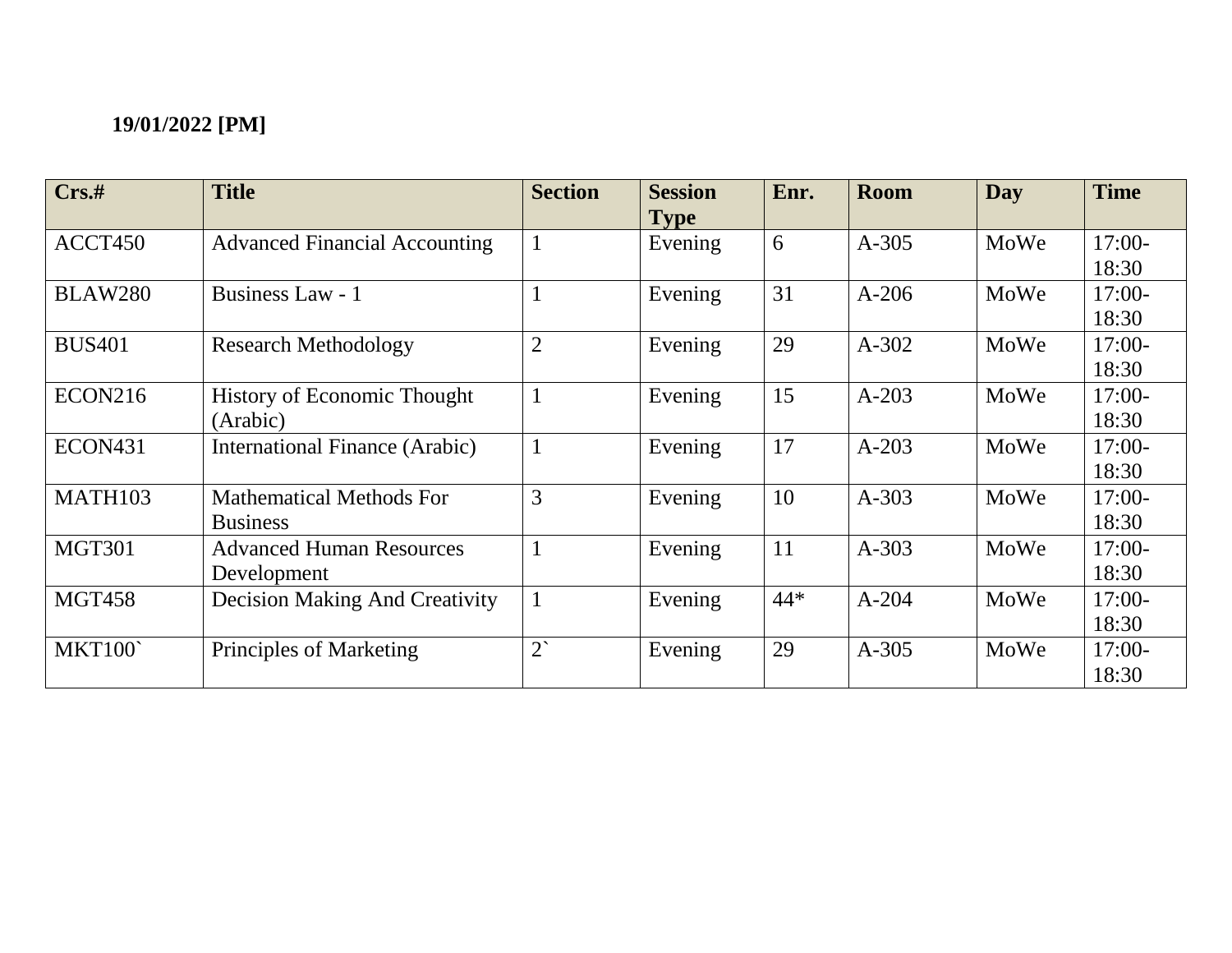| Crs.t         | <b>Title</b>                     | <b>Section</b> | <b>Session</b><br><b>Type</b> | Enr.  | <b>Room</b> | Day  | <b>Time</b> |
|---------------|----------------------------------|----------------|-------------------------------|-------|-------------|------|-------------|
| COMP115       | Computer (Arabic)                |                | Evening                       | 18    | $B-Lab-7$   | SuTu | $14:00-$    |
|               |                                  |                |                               |       |             |      | 15:30       |
| ECON160       | <b>Microeconomics Principles</b> | $\overline{2}$ | Evening                       | 32    | $A-203$     | SuTu | $14:00-$    |
|               |                                  |                |                               |       |             |      | 15:30       |
| ECON161       | <b>Macroeconomics Principles</b> | $\overline{2}$ | Evening                       | 21    | $A-301$     | SuTu | $14:00-$    |
|               |                                  |                |                               |       |             |      | 15:30       |
| ECON330       | Money & Banking                  | $\overline{2}$ | Evening                       | 26    | $A-302$     | SuTu | $14:00-$    |
|               |                                  |                |                               |       |             |      | 15:30       |
| <b>MGT201</b> | Human Resource Development       | 2              | Evening                       | 21    | $A - 303$   | SuTu | $14:00-$    |
|               |                                  |                |                               |       |             |      | 15:30       |
| <b>MGT464</b> | <b>International Business</b>    |                | Evening                       | 26    | $A - 204$   | SuTu | $14:00-$    |
|               | Management                       |                |                               |       |             |      | 15:30       |
| <b>MKT346</b> | <b>Marketing Research</b>        | $\mathbf{1}$   | Evening                       | $47*$ | $A-206$     | SuTu | $14:00-$    |
|               |                                  |                |                               |       |             |      | 15:30       |
| SOM120        | <b>Basic Business Statistics</b> | $\overline{2}$ | Evening                       | 22    | $A-306$     | SuTu | $14:00-$    |
|               |                                  |                |                               |       |             |      | 15:30       |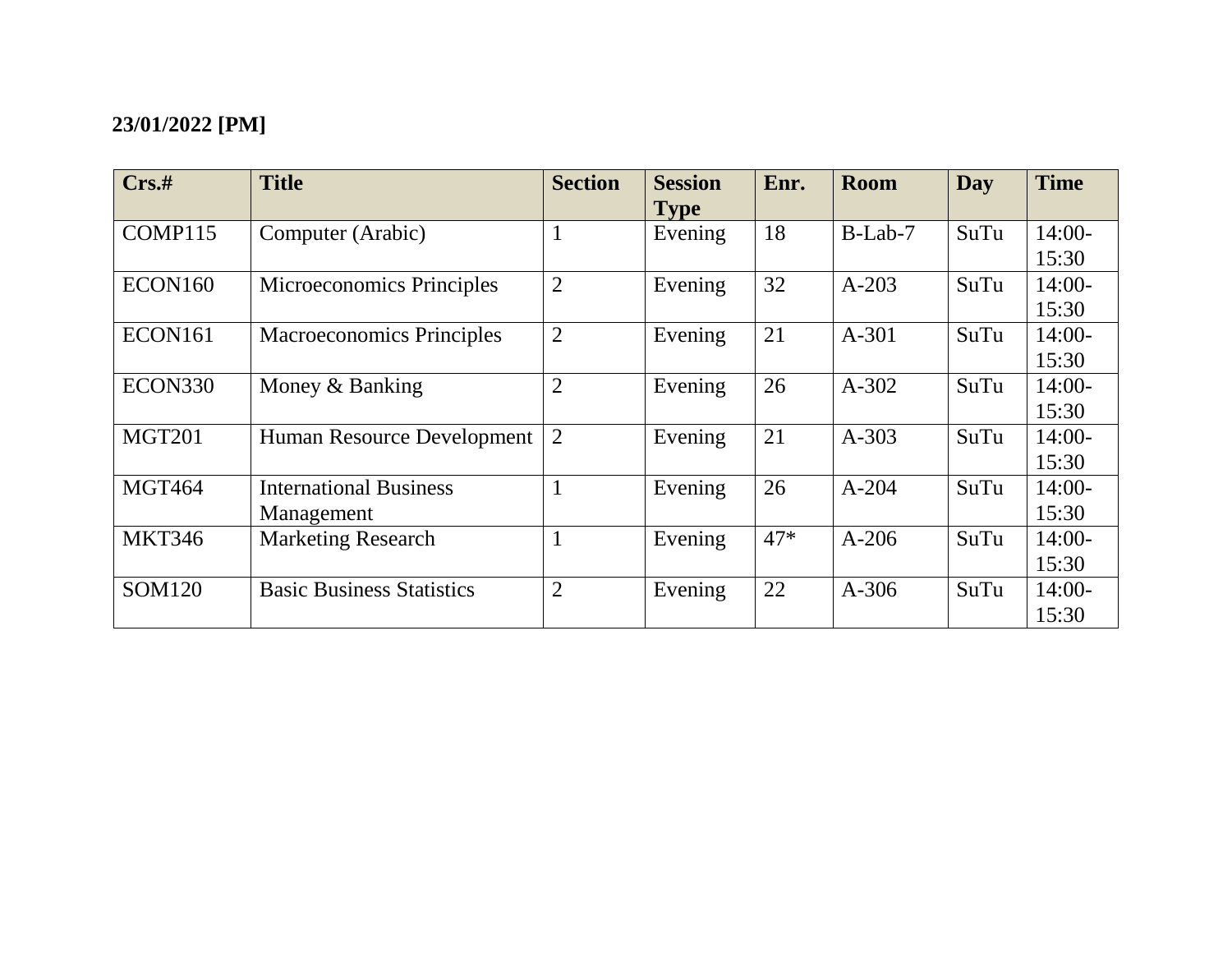| Crs.t          | <b>Title</b>                            | <b>Section</b> | <b>Session</b><br><b>Type</b> | Enr. | <b>Room</b>   | Day  | <b>Time</b>       |
|----------------|-----------------------------------------|----------------|-------------------------------|------|---------------|------|-------------------|
| ACCT351        | Intermediate Financial<br>Accounting II | $\mathbf{1}$   | Evening                       | 13   | $A-203$       | MoWe | $15:30-$<br>17:00 |
| <b>BLAW308</b> | <b>Business Law II</b>                  | 1              | Evening                       | 13   | $A-203$       | MoWe | $15:30-$<br>17:00 |
| ECON111        | Macroeconomics 1                        | 1              | Evening                       | 17   | $A-206$       | MoWe | 15:30-<br>17:00   |
| ECON326        | Competitiveness (Arabic)                | $\mathbf{1}$   | Evening                       | 18   | $A-206$       | MoWe | $15:30-$<br>17:00 |
| <b>FIN303</b>  | <b>Financial Management</b>             | $\overline{2}$ | Evening                       | 25   | $A - 204$     | MoWe | $15:30-$<br>17:00 |
| <b>FIN306</b>  | <b>Financial Statement</b><br>Analysis  | 1              | Evening                       | 19   | <b>B-B114</b> | MoWe | $15:30-$<br>17:00 |
| <b>MGT370</b>  | <b>Management Skills</b>                | $\overline{2}$ | Evening                       | 27   | $A - 301$     | MoWe | $15:30-$<br>17:00 |
| <b>MKT348</b>  | <b>Consumer Behavior</b>                | $\mathbf{1}$   | Evening                       | 14   | $A - 304$     | MoWe | $15:30-$<br>17:00 |
| <b>PSY352</b>  | Motivation                              | $\overline{2}$ | Evening                       | 20   | $A - 304$     | MoWe | 15:30-<br>17:00   |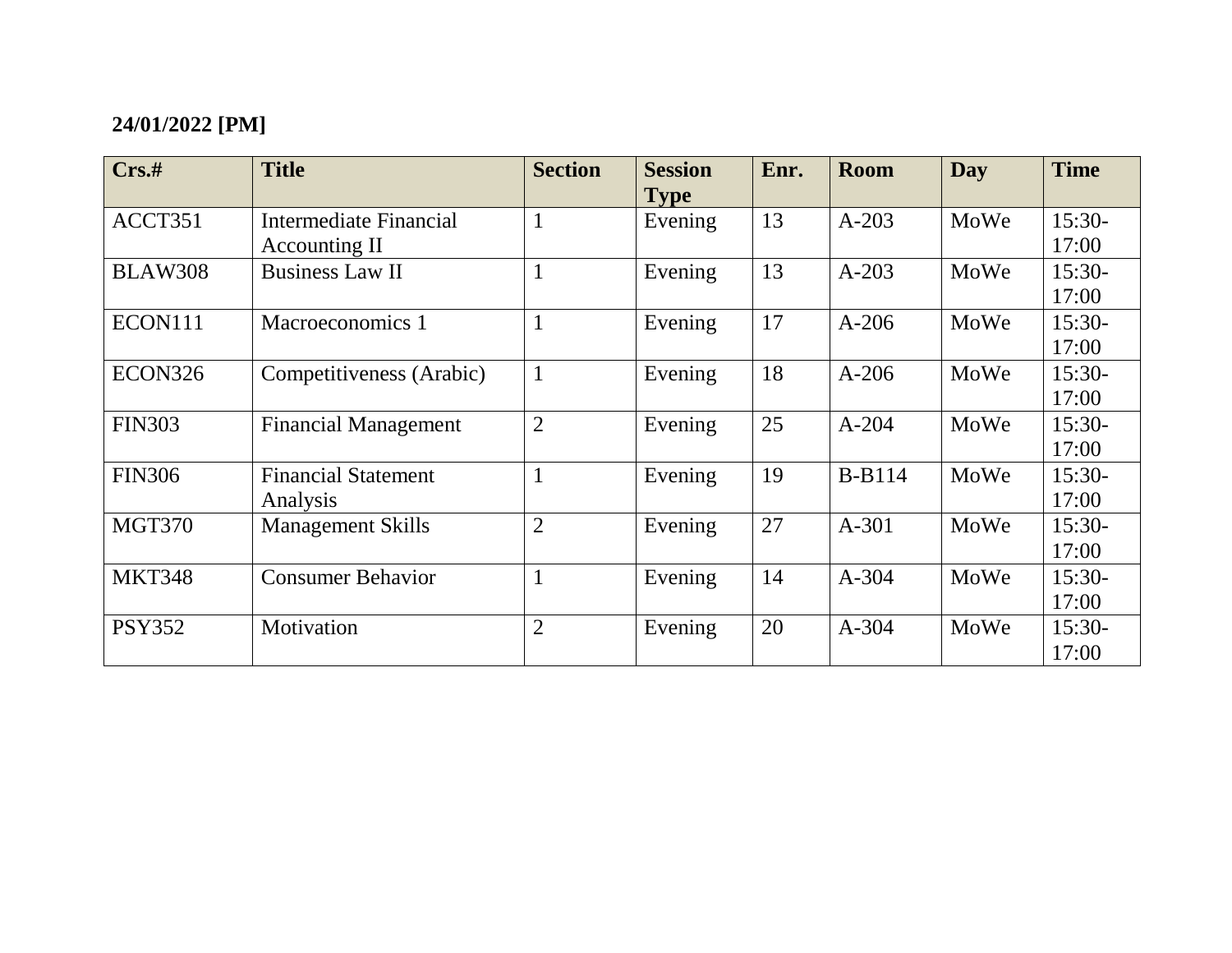| $Crs.$ #       | <b>Title</b>                     | <b>Section</b> | <b>Session</b> | Enr. | Room      | Day  | <b>Time</b> |
|----------------|----------------------------------|----------------|----------------|------|-----------|------|-------------|
|                |                                  |                | <b>Type</b>    |      |           |      |             |
| ACCT220        | Introduction To Financial        | $\overline{2}$ | Evening        | 13   | $A-206$   | SuTu | $17:00-$    |
|                | Accounting                       |                |                |      |           |      | 18:30       |
| ACCT380        | <b>Cost Measurment and</b>       | $\mathbf{1}$   | Evening        | 16   | $A-303$   | SuTu | $17:00-$    |
|                | Analysis                         |                |                |      |           |      | 18:30       |
| <b>BLAW280</b> | Business Law - 1                 | $\overline{2}$ | Morning        | 20   | $A-303$   | SuTu | $17:00-$    |
|                |                                  |                |                |      |           |      | 18:30       |
| ECON110        | Microeconomics 1 (Arabic)        | $\mathbf{1}$   | Evening        | 14   | $A-204$   | SuTu | $17:00-$    |
|                |                                  |                |                |      |           |      | 18:30       |
| ECON309        | <b>Economics For Managers</b>    | $\overline{2}$ | Evening        | 28   | $A-301$   | SuTu | $17:00-$    |
|                |                                  |                |                |      |           |      | 18:30       |
| ECON341        | <b>Mathematical Economics</b>    | $\mathbf{1}$   | Morning        | 16   | $A - 204$ | SuTu | $17:00-$    |
|                | (Arabic)                         |                |                |      |           |      | 18:30       |
| <b>MKT304</b>  | <b>Introduction To Marketing</b> | $\overline{2}$ | Evening        | 20   | $A-302$   | SuTu | $17:00-$    |
|                | Management                       |                |                |      |           |      | 18:30       |
| SOM316         | Quantitative Analysis In         | $\mathbf{1}$   | Evening        | 19   | $A-206$   | SuTu | $17:00-$    |
|                | <b>Business</b>                  |                |                |      |           |      | 18:30       |